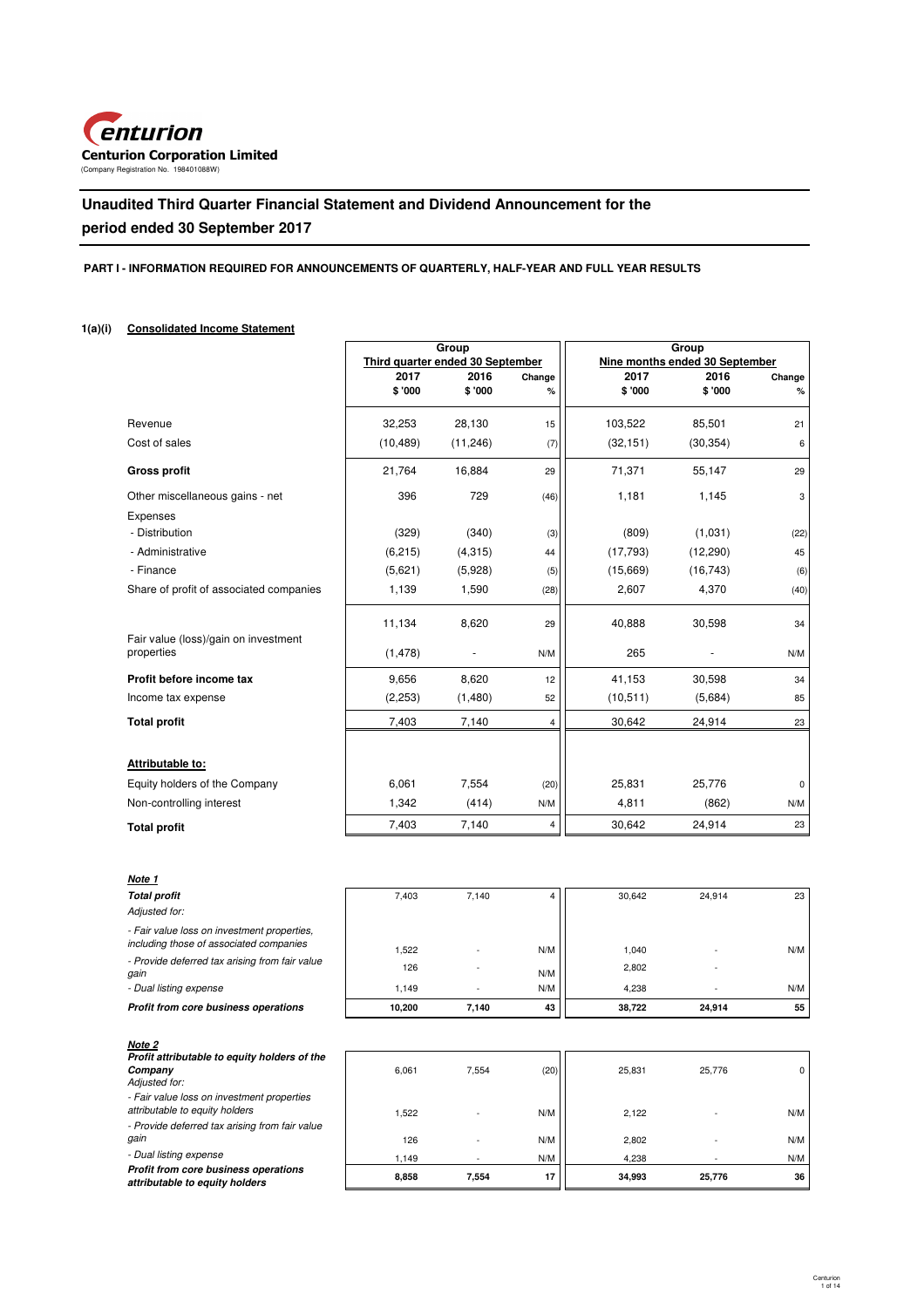# **1(a)(ii) Consolidated Statement of Comprehensive Income**

|                                                                 | Third quarter ended 30 September |                |             | Nine months ended 30 September |                |                |
|-----------------------------------------------------------------|----------------------------------|----------------|-------------|--------------------------------|----------------|----------------|
|                                                                 | 2017<br>\$'000                   | 2016<br>\$'000 | Change<br>% | 2017<br>\$'000                 | 2016<br>\$'000 | Change<br>$\%$ |
| Total profit                                                    | 7,403                            | 7,140          | 4           | 30,642                         | 24,914         | 23             |
| Items that may be reclassified subsequently to profit or loss:  |                                  |                |             |                                |                |                |
| Currency translation gains/(losses) arising from consolidation  | 2,639                            | 202            | 1,206       | 4,272                          | (16, 292)      | N/M            |
| Available-for-sale financial assets<br>- Fair value gain/(loss) | 63                               | 2              | 3,050       | 38                             | (16)           | N/M            |
| Other comprehensive loss, net of tax                            | 2,702                            | 204            | 1,225       | 4,310                          | (16, 308)      | N/M            |
| Total comprehensive income                                      | 10,105                           | 7,344          | 38          | 34,952                         | 8,606          | 306            |
| Attributable to:                                                |                                  |                |             |                                |                |                |
| Equity holders of the Company                                   | 8,763                            | 7,758          | 13          | 30,141                         | 9,468          | 218            |
| Non-Controlling Interest                                        | 1,342                            | (414)          | N/M         | 4,811                          | (862)          | N/M            |
| Total comprehensive income                                      | 10,105                           | 7,344          | 38          | 34,952                         | 8,606          | 306            |

# **1(a)(iii) Notes to Consolidated Income Statement**

|                                                         | Third auarter ended 30 September |         |        | Nine months ended 30 September |           |        |
|---------------------------------------------------------|----------------------------------|---------|--------|--------------------------------|-----------|--------|
|                                                         | 2017                             | 2016    | Change | 2017                           | 2016      | Change |
|                                                         | \$ '000                          | \$ '000 | %      | \$ '000                        | \$ '000   | %      |
| After (charging) / crediting:                           |                                  |         |        |                                |           |        |
| Interest expense                                        | (5,621)                          | (5,928) | (5)    | (15,669)                       | (16, 743) | (6)    |
| Depreciation and amortisation                           | (1, 177)                         | (1,918) | (39)   | (3,698)                        | (5,846)   | (37)   |
| Allowance for impairment of trade and other receivables |                                  | (11)    | N/M    | (110)                          | (128)     | (14)   |
| Currency exchange gain/(loss) (net)                     | 24                               | 156     | (85)   | 46                             | (787)     | N/M    |
| Adjustments for over/(under)provision of prior year tax | 25                               | 161     | (84)   | (1,985)                        | 161       | N/M    |
| Net gain on sale of property, plant and equipment       | 8                                | 46      | (83)   | 11                             | 125       | (91)   |
|                                                         |                                  |         |        |                                |           |        |

## The other miscellaneous gains - net comprise the following:

|                                     | Third quarter ended 30 September |         |        | Nine months ended 30 September |        |        |
|-------------------------------------|----------------------------------|---------|--------|--------------------------------|--------|--------|
|                                     | 2017                             | 2016    | Change | 2017                           | 2016   | Change |
|                                     | \$'000                           | \$ '000 | %      | \$ '000                        | \$'000 | %      |
| Other rental income                 | 64                               | 84      | (24)   | 233                            | 295    | (21)   |
| Interest income                     | 274                              | 348     | (21)   | 620                            | 1,139  | (46)   |
| Dividend income                     | 29                               | 32      | (9)    | 79                             | 87     | (9)    |
| Currency exchange gain/(loss) (net) | 24                               | 156     | (85)   | 46                             | (787)  | N/M    |
| <b>Others</b>                       | 5                                | 109     | (95)   | 203                            | 411    | (51)   |
| Other miscellaneous gains - net     | 396                              | 729     | (46)   | 1.181                          | 1.145  | 3      |

N/M : Not meaningful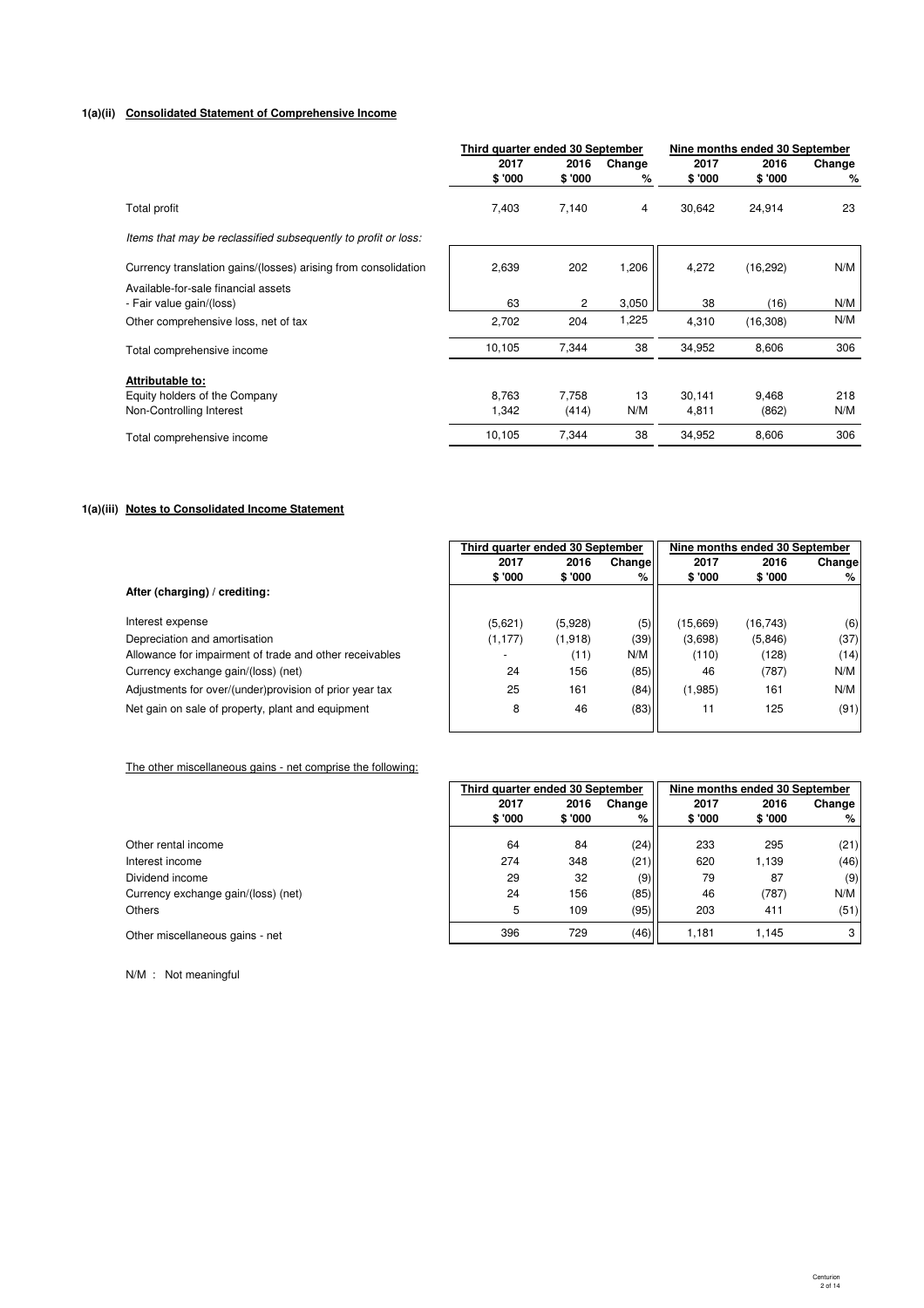# **1(b)(i) Balance Sheets**

|                                                 | <u>Group</u>         |                      | <b>Company</b>      |                      |  |
|-------------------------------------------------|----------------------|----------------------|---------------------|----------------------|--|
|                                                 | 30 Sep 17<br>\$ '000 | 31 Dec 16<br>\$ '000 | 30 Sep 17<br>\$'000 | 31 Dec 16<br>\$ '000 |  |
|                                                 |                      |                      |                     |                      |  |
| <b>Current assets</b><br>Cash and bank balances | 101,637              | 82,545               | 53,447              | 34,584               |  |
| Trade and other receivables                     | 8,902                | 7,835                | 15,875              | 6,419                |  |
| Inventories                                     | 93                   | 103                  |                     |                      |  |
| Other assets                                    | 11,088               | 3,802                | 538                 | 257                  |  |
| Available-for-sale financial assets             | 12,166               | 2,174                | 12,166              | 2,174                |  |
| Assets held for sale                            | 6.744                | 7,375                |                     | $\overline{a}$       |  |
|                                                 | 140,630              | 103,834              | 82,026              | 43,434               |  |
| <b>Non-current assets</b>                       |                      |                      |                     |                      |  |
| Trade and other receivables                     |                      |                      | 300,885             | 294,623              |  |
| Other assets                                    | 1,248                | 130                  | 130                 | 130                  |  |
| Investments in associated companies             | 77,370               | 77,236               | 1,298               | 1,298                |  |
| Investments in subsidiaries                     |                      |                      | 16,898              | 16,966               |  |
| Investment properties                           | 950,365              | 927,406              |                     |                      |  |
| Property, plant & equipment                     | 9,010                | 9.268                | 356                 | 203                  |  |
| Deferred income tax assets<br>Intangible assets | 507                  | 4<br>1,856           |                     |                      |  |
|                                                 | 1,038,500            | 1,015,900            | 319,567             | 313,220              |  |
|                                                 |                      |                      |                     |                      |  |
| <b>Total assets</b>                             | 1,179,130            | 1,119,734            | 401,593             | 356,654              |  |
| <b>Current liabilities</b>                      |                      |                      |                     |                      |  |
| Trade and other payables                        | (54, 959)            | (47, 247)            | (10, 431)           | (9, 478)             |  |
| Current income tax liabilities                  | (9,982)              | (10, 478)            | (869)               | (816)                |  |
| Borrowings                                      | (109, 867)           | (39,604)             | (72, 761)           | (1,571)              |  |
| Other liabilities                               | (325)                | (286)                |                     |                      |  |
|                                                 | (175, 133)           | (97, 615)            | (84,061)            | (11, 865)            |  |
| <b>Non-current liabilities</b>                  |                      |                      |                     |                      |  |
| Borrowings                                      | (552, 363)           | (620, 794)           | (84, 438)           | (134, 467)           |  |
| Other liabilities                               | (462)                | (500)                |                     |                      |  |
| Deferred income tax liabilities                 | (4,071)              | (1, 343)             | (18)                | (23)                 |  |
|                                                 | (556, 896)           | (622, 637)           | (84, 456)           | (134, 490)           |  |
| <b>Total liabilities</b>                        | (732, 029)           | (720, 252)           | (168, 517)          | (146, 355)           |  |
|                                                 |                      |                      |                     |                      |  |
| <b>Net assets</b>                               | 447,101              | 399,482              | 233,076             | 210,299              |  |
| <b>Equity</b>                                   |                      |                      |                     |                      |  |
| Share capital                                   | 118,979              | 89,837               | 230,290             | 201,148              |  |
| Treasury shares                                 | (7,617)              | (6, 498)             | (7,617)             | (6, 498)             |  |
| Other reserves                                  | (16,984)             | (21, 294)            | 200                 | 162                  |  |
| Retained profits                                | 341,028              | 330,553              | 10,203              | 15,487               |  |
|                                                 | 435,406              | 392,598              | 233,076             | 210,299              |  |
| Non-controlling interest                        | 11,695               | 6,884                |                     |                      |  |
| <b>Total equity</b>                             | 447,101              | 399,482              | 233,076             | 210,299              |  |
|                                                 |                      |                      |                     |                      |  |
| Gearing ratio*                                  | 60%                  | 62%                  |                     |                      |  |
| Net gearing ratio**                             | 51%                  | 55%                  |                     |                      |  |

# \* The gearing ratio is computed as borrowings divided by total capital. Total capital is calculated as borrowings plus net assets of the Group.

\*\* The net gearing ratio is computed as borrowings less cash and bank balances divided by total capital.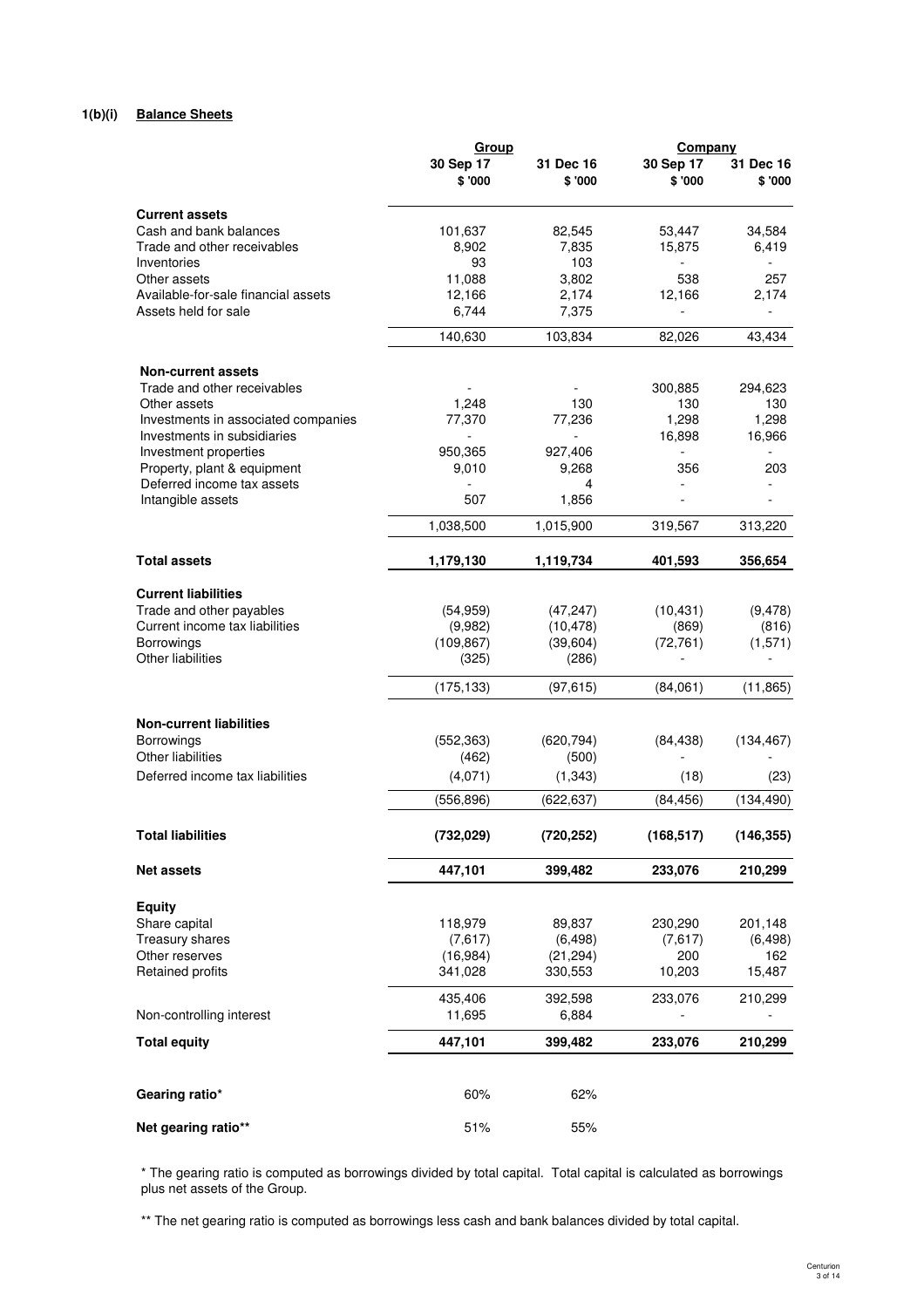# **1(b)(ii) Group's borrowings**

# **(a) Amount repayable in one year or less, or on demand**

| As at     | As at     |
|-----------|-----------|
| 30 Sep 17 | 31 Dec 16 |
| \$'000    | \$'000    |
| 42.449    | 38,033    |
| 67,418    | 1,571     |
| 109.867   | 39,604    |
|           |           |

# **(b) Amount repayable after one year**

|            | As at     | As at     |
|------------|-----------|-----------|
|            | 30 Sep 17 | 31 Dec 16 |
|            | \$'000    | \$'000    |
| Secured    | 414,059   | 501,347   |
| Unsecured  | 138,304   | 119,447   |
| Sub Total  | 552,363   | 620,794   |
| Total Debt | 662,230   | 660,398   |

# **(c) Details of any collateral**

The Group's secured borrowings includes bank borrowings and lease liabilities. The borrowings are secured by fixed charges over the certain bank deposits and investment properties of the subsidiaries.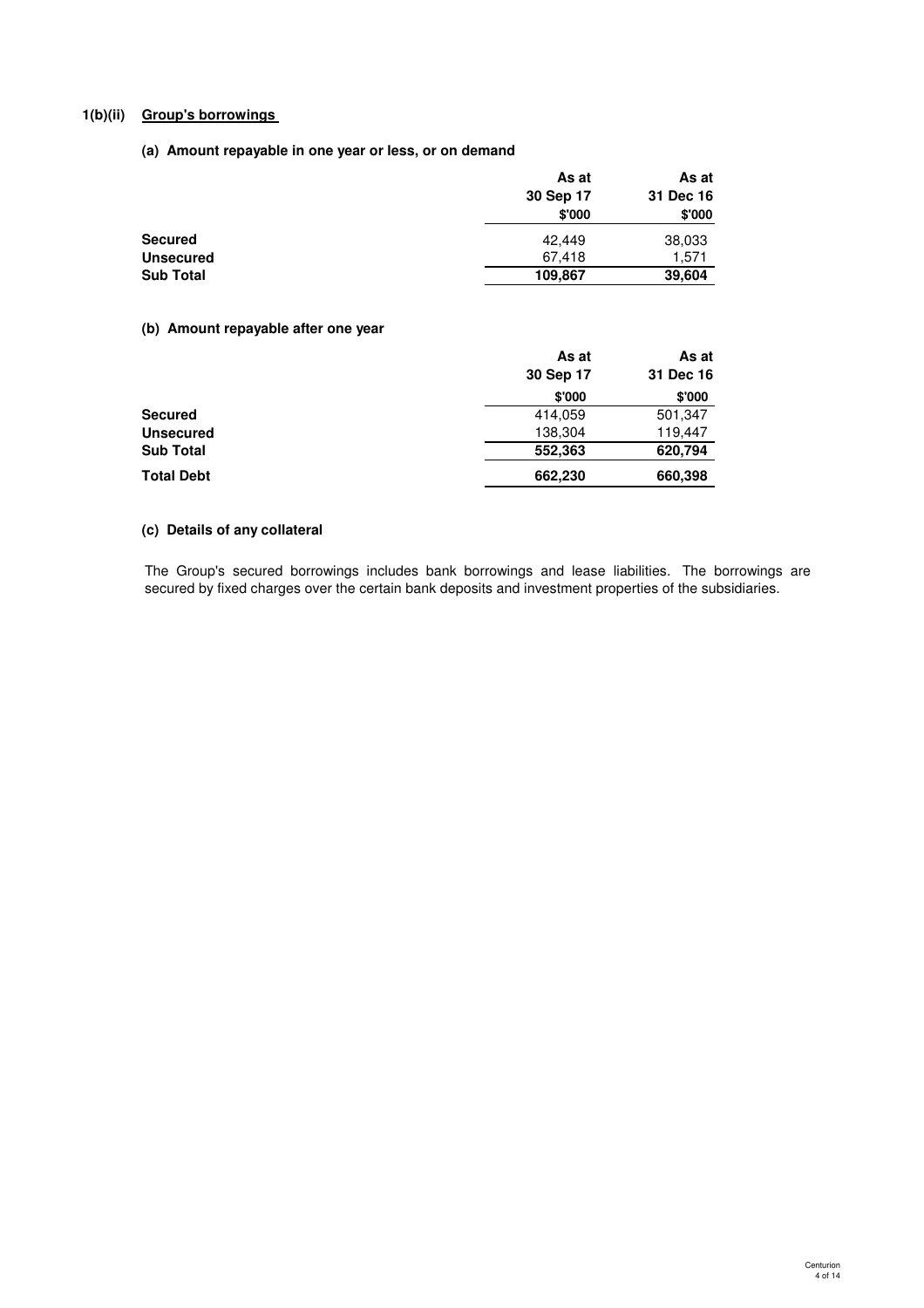# **1 (c) Consolidated Cash Flow Statement**

|                                                                                                      |                | Third quarter ended 30 September |                     | Nine months ended 30 September |
|------------------------------------------------------------------------------------------------------|----------------|----------------------------------|---------------------|--------------------------------|
|                                                                                                      | 2017<br>\$'000 | 2016<br>\$'000                   | 2017<br>\$'000      | 2016<br>\$ '000                |
|                                                                                                      |                |                                  |                     |                                |
| Total profit                                                                                         | 7,403          | 7,140                            | 30,642              | 24,914                         |
| Adjustment for:                                                                                      |                |                                  |                     |                                |
| Income tax expense                                                                                   | 2,253          | 1,480                            | 10,511              | 5,684                          |
| Depreciation and amortisation                                                                        | 1,177          | 1,918                            | 3,698               | 5,846                          |
| Allowance for impairment of trade and other receivables                                              |                | 11                               | 110                 | 128                            |
| Net gain on disposal of property, plant and equipment                                                | (8)            | (46)                             | (11)                | (125)                          |
| Interest income<br>Dividend income                                                                   | (274)          | (348)                            | (620)<br>(79)       | (1, 139)                       |
| Interest expense                                                                                     | (29)<br>5,621  | (32)<br>5,928                    | 15,669              | (87)<br>16,743                 |
| Share of profits of associated companies                                                             | (1, 139)       | (1,590)                          | (2,607)             | (4,370)                        |
| Fair value loss/(gain) on investment properties and assets held for sale                             | 1,478          |                                  | (265)               |                                |
| Unrealised currency translation differences                                                          | (183)          | (1, 375)                         | (300)               | 1,005                          |
| Operating cash flow before working capital changes                                                   | 16,299         | 13,086                           | 56,748              | 48,599                         |
| Changes in working capital, net of effects from acquisition of subsidiary                            |                |                                  |                     |                                |
| Inventories                                                                                          | 31<br>482      | 23<br>680                        | 10                  | 261                            |
| Trade and other receivables<br>Other assets                                                          | (856)          | (1,306)                          | (1,222)<br>(1, 420) | (216)<br>(1,306)               |
| Trade and other payables                                                                             | 10,589         | 12,651                           | 9,484               | 10,952                         |
| Cash generated from operations                                                                       | 26,545         | 25,134                           | 63,600              | 58,290                         |
| Income tax paid - net                                                                                | (2,937)        | (2,680)                          | (8,061)             | (6, 552)                       |
| Net cash provided by operating activities                                                            | 23,608         | 22,454                           | 55,539              | 51,738                         |
|                                                                                                      |                |                                  |                     |                                |
| Cash flows from investing activities                                                                 |                |                                  |                     |                                |
| Proceeds from disposal of property, plant and equipment<br>Additions to investment properties        | 22<br>(5, 811) | 168<br>(5,405)                   | 44<br>(16, 224)     | 407<br>(86, 564)               |
| Purchase of property, plant and equipment                                                            | (396)          | (1, 512)                         | (1,949)             | (3,050)                        |
| Purchase of available-for-sale financial assets - listed bonds                                       | (4, 104)       | $\blacksquare$                   | (9,954)             |                                |
| Interest received                                                                                    | 274            | 348                              | 620                 | 1,139                          |
| Dividend received                                                                                    | 29             | 32                               | 79                  | 87                             |
| Dividend received from an associated company<br>Short-term bank deposits charged as security to bank | 861<br>L.      | 1,271                            | 1,722<br>(171)      | (1,254)                        |
| Deposits paid for acquisition of investment property                                                 | (1, 118)       | (34)                             | (1, 118)            | (34)                           |
| Deposits paid                                                                                        | (6, 115)       |                                  | (6, 115)            |                                |
| Net cash used in investing activities                                                                | (16, 358)      | (5, 132)                         | (33,066)            | (89, 269)                      |
| Cash flows from financing activities                                                                 |                |                                  |                     |                                |
| Proceeds from borrowings                                                                             | 6,469          | 3,651                            | 93,282              | 62,724                         |
| Repayment of borrowings                                                                              | (10,062)       | (4, 245)                         | (94, 123)           | (18, 448)                      |
| Interest paid                                                                                        | (6,885)        | (4,898)                          | (15, 220)           | (14, 481)                      |
| Proceeds from exercise of warrants<br>Purchase of treasury shares                                    | 29,142         | ÷,                               | 29,142<br>(1, 119)  | (4, 391)                       |
| Dividends paid to shareholders                                                                       | (7, 957)       | (7,400)                          | (15, 356)           | (14, 876)                      |
| Cash provided by non-controlling interest                                                            |                |                                  | 1,470               | 4,900                          |
| Listing expenses paid                                                                                | (51)           |                                  | (211)               |                                |
| Repayment of loan to associated companies                                                            | (861)          |                                  | (1, 722)            |                                |
| Net cash provided by/(used in) financing activities                                                  | 9,795          | (12, 892)                        | (3, 857)            | 15,428                         |
| Net increase/(decrease) in cash and cash equivalents held                                            | 17,045         | 4,430                            | 18,616              | (22, 103)                      |
| Cash and cash equivalents at beginning of the period                                                 | 81,905         | 106,965                          | 80,219              | 134,388                        |
| Effects of exchange rate changes on cash and cash equivalents                                        | 160            | (433)                            | 275                 | (1,323)                        |
| Cash and cash equivalents at end of the period                                                       | 99,110         | 110,962                          | 99,110              | 110,962                        |
| * The consolidated cash and cash equivalents comprise the following:                                 |                |                                  |                     |                                |
|                                                                                                      |                |                                  |                     |                                |
| Cash and bank balances                                                                               | 101,637        | 116,263                          | 101,637             | 116,263                        |
| Short-term bank deposits charged as security to bank                                                 | (2,527)        | (5,301)                          | (2,527)             | (5,301)                        |
|                                                                                                      | 99,110         | 110,962                          | 99,110              | 110,962                        |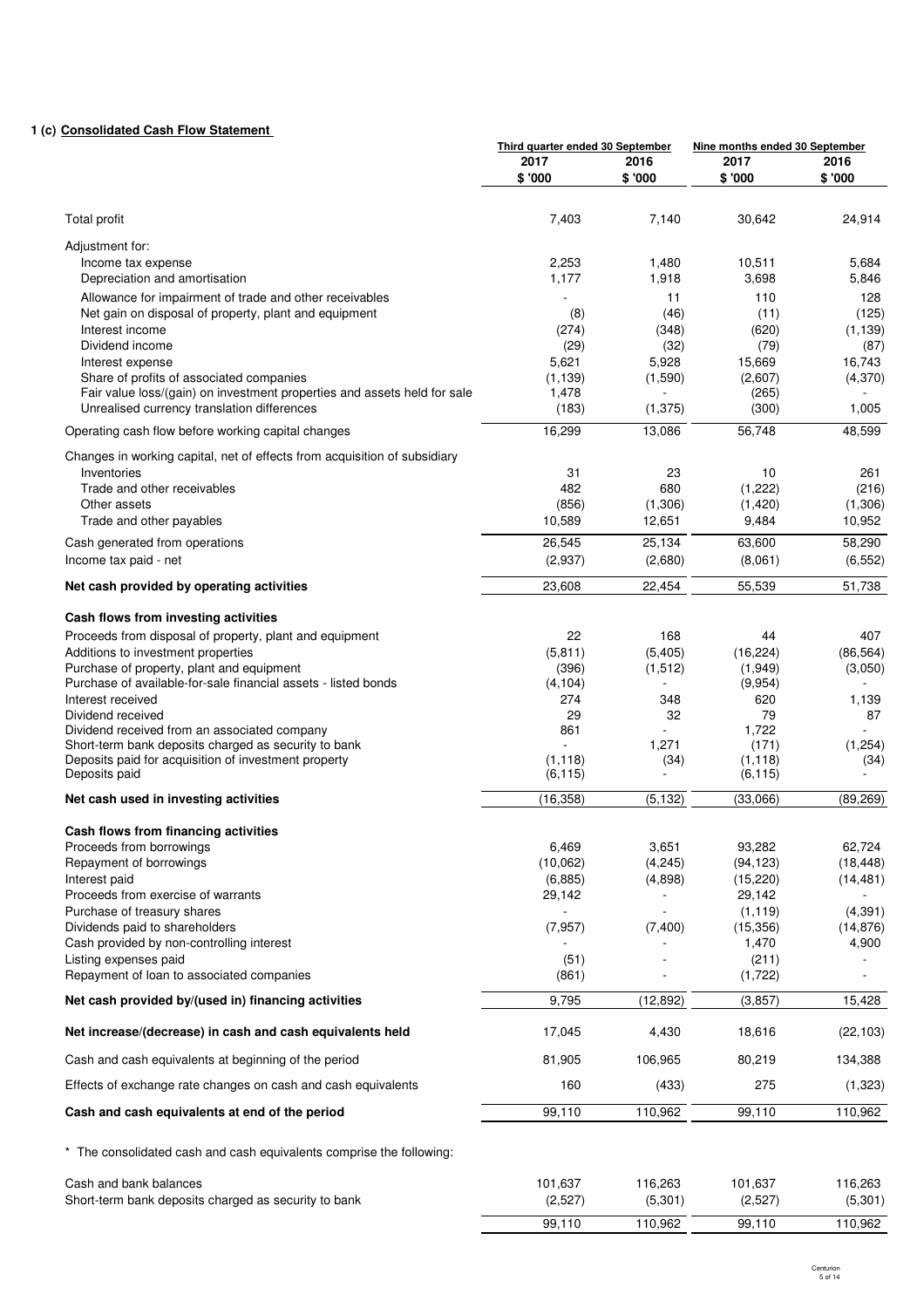# **1(d)(i) Statement of Changes in Equity**

As at 30 September 2017 vs 30 September 2016

|                                                                                           | Attributable to equity holders of the Company |                                   |                                     |                                    |                                      |                         |                                                    |                                  |  |
|-------------------------------------------------------------------------------------------|-----------------------------------------------|-----------------------------------|-------------------------------------|------------------------------------|--------------------------------------|-------------------------|----------------------------------------------------|----------------------------------|--|
| <b>GROUP</b><br>2017                                                                      |                                               | <b>Share</b><br>Capital<br>\$'000 | Treasurv<br><b>Shares</b><br>\$'000 | Other<br><b>Reserves</b><br>\$'000 | Retained<br><b>Profits</b><br>\$'000 | <b>Equity</b><br>\$'000 | Total Non-controlling<br><b>Interest</b><br>\$'000 | Total<br><b>Equity</b><br>\$'000 |  |
| Balance as at 1 Jan 2017                                                                  |                                               | 89,837                            | (6, 498)                            | (21, 294)                          | 330,553                              | 392,598                 | 6,884                                              | 399,482                          |  |
| Dividends relating to FY2016 paid                                                         |                                               |                                   |                                     |                                    | (7, 399)                             | (7, 399)                |                                                    | (7, 399)                         |  |
| Dividends relating to FY2017 paid<br>Issuance of shares pursuant to warrants<br>exercised |                                               | 29,142                            | ٠                                   |                                    | (7, 957)<br>$\overline{\phantom{a}}$ | (7, 957)<br>29,142      |                                                    | (7, 957)<br>29,142               |  |
| Purchase of treasury shares                                                               |                                               |                                   | (1, 119)                            |                                    |                                      | (1, 119)                | ٠                                                  | (1, 119)                         |  |
| Profit for the period                                                                     |                                               |                                   | $\overline{\phantom{a}}$            |                                    | 25,831                               | 25,831                  | 4,811                                              | 30,642                           |  |
| Other comprehensive income for the period                                                 |                                               |                                   |                                     | 4,310                              |                                      | 4,310                   |                                                    | 4,310                            |  |
| Balance as at 30 September 2017                                                           |                                               | 118,979                           | (7,617)                             | (16,984)                           | 341,028                              | 435,406                 | 11,695                                             | 447,101                          |  |

| <b>GROUP</b><br>2016                    | <b>Share</b><br>Capital<br>\$'000 | Treasurv<br><b>Shares</b><br>\$'000 | Other<br>Reserves<br>\$'000 | Retained<br><b>Profits</b><br>\$'000 | Equity<br>\$'000 | <b>Total Non-controlling</b><br><b>Interest</b><br>\$'000 | <b>Total</b><br><b>Equity</b><br>\$'000 |
|-----------------------------------------|-----------------------------------|-------------------------------------|-----------------------------|--------------------------------------|------------------|-----------------------------------------------------------|-----------------------------------------|
| Balance as at 1 Jan 2016                | 89.837                            | (2,107)                             | (2,336)                     | 316,722                              | 402,116          | 780                                                       | 402,896                                 |
| Dividends relating to FY2015 paid       |                                   | $\overline{\phantom{a}}$            |                             | (7, 476)                             | (7, 476)         |                                                           | (7, 476)                                |
| Dividends relating to FY2016 paid       |                                   | $\overline{\phantom{a}}$            | $\overline{\phantom{a}}$    | (7,400)                              | (7,400)          |                                                           | (7,400)                                 |
| Purchase of treasury shares             | -                                 | (4, 391)                            | $\overline{\phantom{a}}$    | $\overline{\phantom{a}}$             | (4,391)          | $\overline{\phantom{a}}$                                  | (4, 391)                                |
| Profit/(loss) for the period            |                                   | $\overline{\phantom{a}}$            | $\overline{\phantom{a}}$    | 25,776                               | 25,776           | (862)                                                     | 24,914                                  |
| Other comprehensive loss for the period |                                   | $\overline{\phantom{a}}$            | (16, 308)                   | $\overline{\phantom{a}}$             | (16, 308)        |                                                           | (16, 308)                               |
| Balance as at 30 September 2016         | 89.837                            | (6, 498)                            | (18, 644)                   | 327,622                              | 392,317          | (82)                                                      | 392,235                                 |

| <b>COMPANY</b><br>2017                               | Share<br>Capital<br>\$'000 | Treasury<br><b>Shares</b><br>\$'000 | Other<br><b>Reserves</b><br>\$'000 | Retained<br><b>Profits</b><br>\$'000 | Total<br>\$'000 |
|------------------------------------------------------|----------------------------|-------------------------------------|------------------------------------|--------------------------------------|-----------------|
| Balance as at 1 Jan 2017                             | 201,148                    | (6, 498)                            | 162                                | 15.487                               | 210,299         |
| Dividends relating to FY2016 paid                    |                            |                                     |                                    | (7, 399)                             | (7, 399)        |
| Dividends relating to FY2017 paid                    |                            |                                     |                                    | (7, 957)                             | (7, 957)        |
| Issuance of shares pursuant to warrants<br>exercised | 29.142                     |                                     |                                    |                                      | 29,142          |
| Purchase of treasury shares                          |                            | (1, 119)                            |                                    |                                      | (1, 119)        |
| Profit for the period                                |                            |                                     |                                    | 10.072                               | 10.072          |
| Other comprehensive income for the period            |                            |                                     | 38                                 |                                      | 38              |
| Balance as at 30 September 2017                      | 230,290                    | (7,617)                             | 200                                | 10,203                               | 233,076         |

| <b>COMPANY</b><br>2016                  | <b>Share</b><br>Capital<br>\$'000 | <b>Treasury</b><br><b>Shares</b><br>\$'000 | Other<br><b>Reserves</b><br>\$'000 | <b>Retained</b><br><b>Profits</b><br>\$'000 | Total<br>\$'000 |
|-----------------------------------------|-----------------------------------|--------------------------------------------|------------------------------------|---------------------------------------------|-----------------|
| Balance as at 1 Jan 2016                | 201.148                           | (2,107)                                    | 184                                | 12,202                                      | 211,427         |
| Dividends relating to FY2015 paid       | ٠                                 | -                                          |                                    | (7, 476)                                    | (7, 476)        |
| Dividends relating to FY2016 paid       | ٠                                 |                                            |                                    | (7,400)                                     | (7,400)         |
| Purchase of treasury shares             |                                   | (4, 391)                                   |                                    |                                             | (4, 391)        |
| Profit for the period                   |                                   |                                            |                                    | 10.238                                      | 10,238          |
| Other comprehensive loss for the period |                                   |                                            | (16)                               |                                             | (16)            |
| Balance as at 30 September 2016         | 201,148                           | (6, 498)                                   | 168                                | 7.564                                       | 202.382         |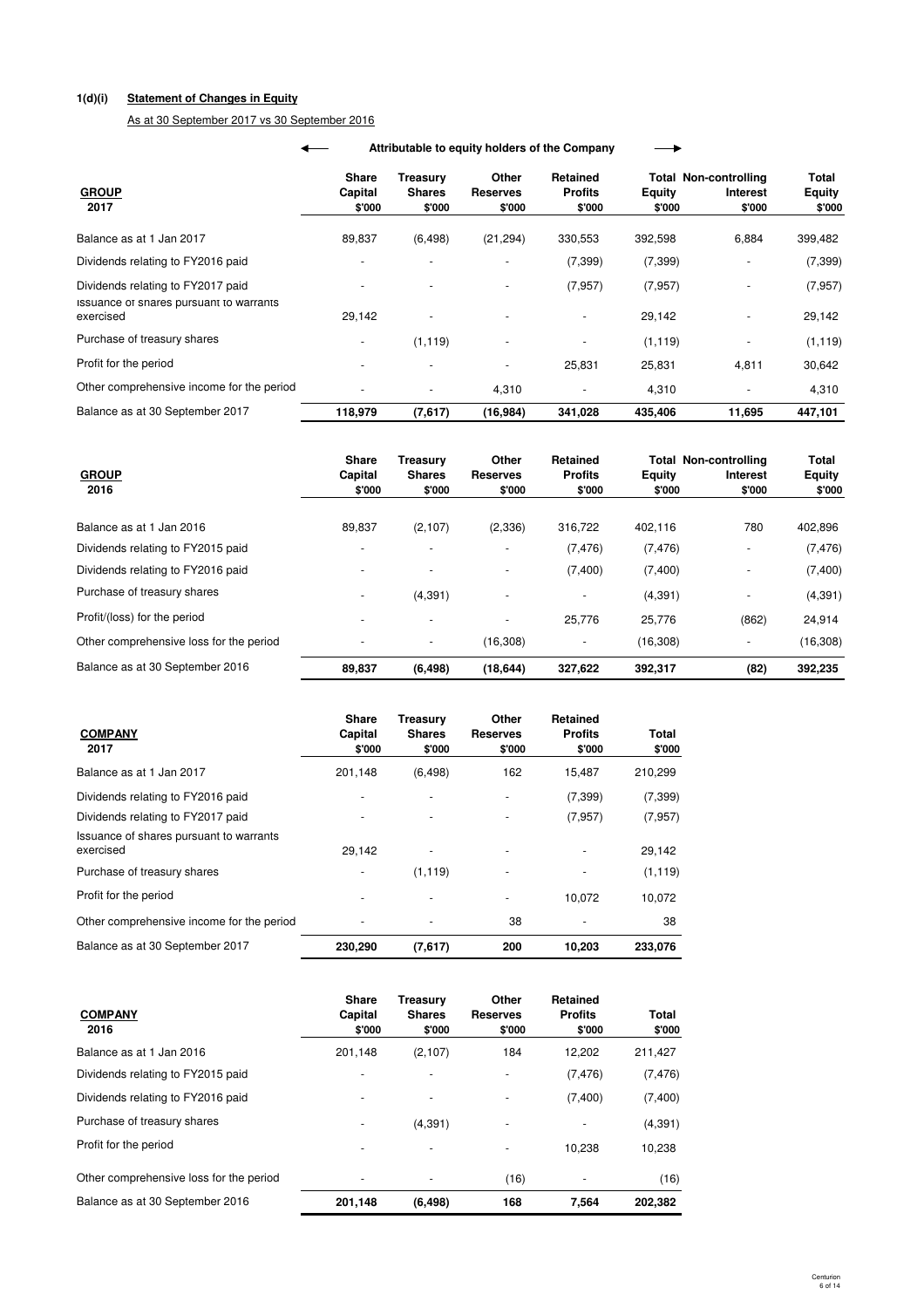**1(d)(ii) Details of any changes in the company's share capital arising from rights issue, bonus issue, share buy-backs, exercise of share options or warrants, conversion of other issues of equity securities, issue of shares for cash or as consideration for acquisition or for any other purpose since the end of the previous period reported on. State the number of shares that may be issued on conversion of all the outstanding convertibles, if any, against the total number of issued shares excluding treasury shares and subsidiary holdings of the issuer, as at the end of the current financial period reported on and as at the end of the corresponding period of the immediately preceding financial year. State also the number of shares held as treasury shares and the number of subsidiary holdings, if any and the percentage of the aggregate number of treasury shares and subsidiary holdings held against the total number of shares outstanding in a class that is listed as at the end of the current financial period reported on and as at the end of the corresponding period of the immediately preceding financial year.**

|                                                        |                         | Company                 |  |
|--------------------------------------------------------|-------------------------|-------------------------|--|
|                                                        | No. of shares<br>issued | Share capital<br>\$'000 |  |
|                                                        |                         |                         |  |
| As at 1 January 2017                                   | 756,873,338             | 201,148                 |  |
| Issue of new shares pursuant to the warrants exercised | 58,283,887              | 29,142                  |  |
| As at 30 September 2017                                | 815, 157, 225           | 230,290                 |  |
|                                                        |                         | Company                 |  |
|                                                        | 30 Sep 17               | 30 Sep 16               |  |
| Number of warrants outstanding                         | 16,508,847              | 74,792,734              |  |
| Number of shares held as treasury shares               | 19,449,600              | 16,908,900              |  |
| Number of subsidiary holdings                          |                         |                         |  |

Percentage of the aggregate number of treasury shares and subsidiary holdings held against the total number of shares outstanding outstanding 2% 2%

**1(d)(iii) To show the total number of issued shares excluding treasury shares as at the end of the current financial period and as at the end of the immediately preceding year.**

|                                                         |             | Company     |  |  |
|---------------------------------------------------------|-------------|-------------|--|--|
|                                                         | 30 Sep 17   | 31 Dec 16   |  |  |
| Total number of issued shares excluding treasury shares | 795.707.625 | 739,964,438 |  |  |

**1(d)(iv) A statement showing all sales, transfers, cancellation and/or use of treasury shares as at the end of the current financial period reported on.**

|                               |            | Company<br>No. of shares       |  |  |
|-------------------------------|------------|--------------------------------|--|--|
|                               |            |                                |  |  |
|                               |            | Nine months ended 30 September |  |  |
|                               | 2017       | 2016                           |  |  |
| Beginning of financial period | 16,908,900 | 5,071,400                      |  |  |
| Purchase of treasury shares   | 2,540,700  | 4,187,000                      |  |  |
|                               | 19,449,600 | 9,258,400                      |  |  |

**1(d)(v) A statement showing all sales, transfers, cancellation and/or use of subsidiary holdings as at the end of the current financial period reported on.**

Not applicable

**2 Whether the figures have been audited, or reviewed and in accordance with which auditing standard or practice.**

The figures have not been audited or reviewed by the Company's auditors.

**3 Where the figures have been audited or reviewed, the auditors' report (including any qualifications or emphasis of matter).**

Not applicable.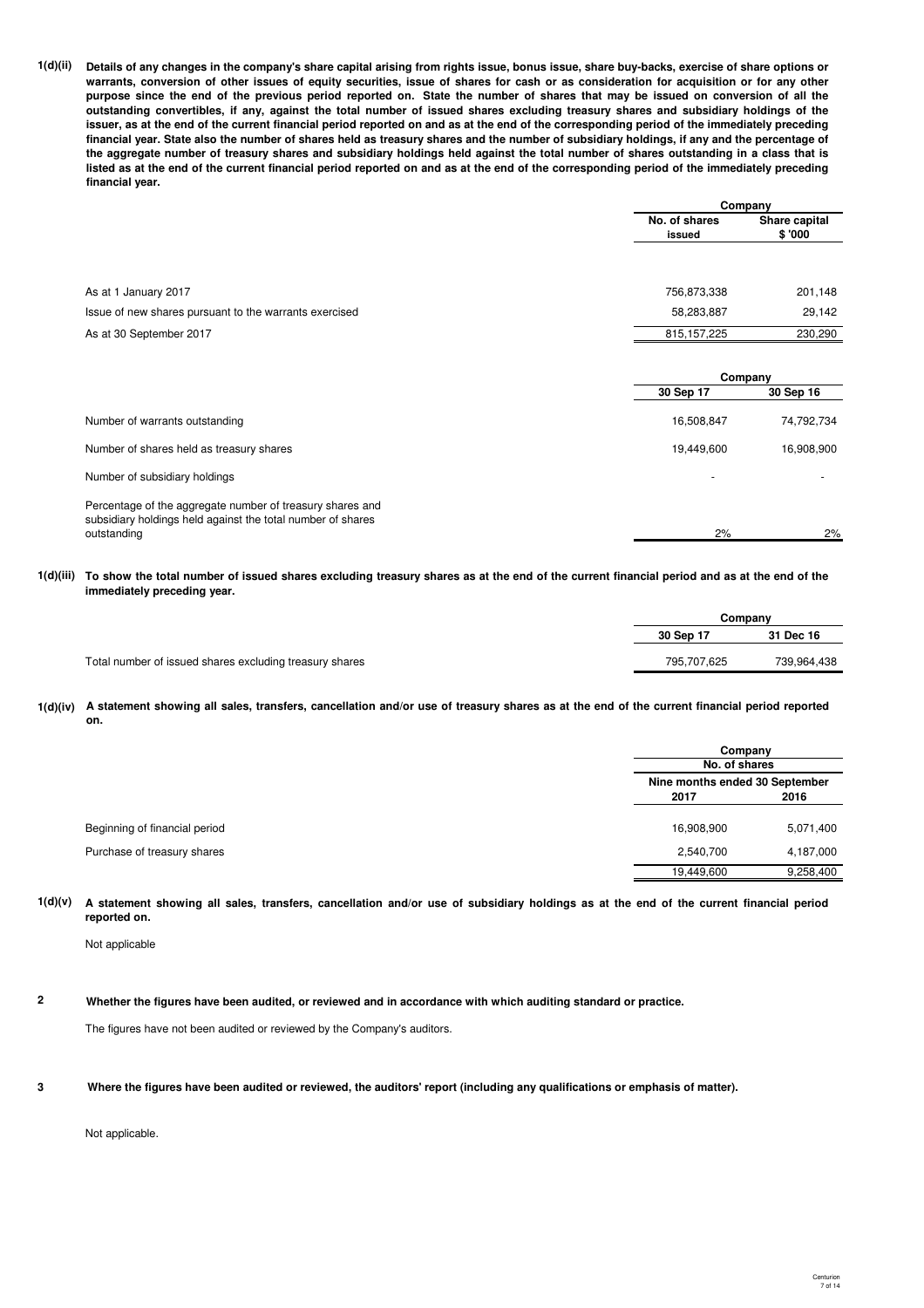#### **4 Whether the same accounting policies and methods of computation as in the issuer's most recently audited annual financial statements have been applied.**

The financial information has been prepared in accordance with the same accounting policies and methods of computation adopted in the audited financial statements of the previous financial year, except where new or amended Financial Reporting Standards ("FRS") and Interpretations to FRS ("INT FRS") became effective from this financial year.

The adoption of these new or amended FRS and INT FRS did not result in substantial changes to the Group's and Company's accounting policies and had no material effect on the amounts reported for the current or prior financial periods.

#### **5 If there are any changes in the accounting policies and methods of computation, including any required by an accounting standard, what has changed, as well as the reasons for, and the effect of, the change.**

There are no significant changes in the Group's accounting policies and methods of computation nor any significant impact on the financial statements.

**6 Earnings per ordinary share of the group for the current financial period reported on and the corresponding period of the immediately preceding financial year, after deducting any provision for preference dividends.**

|     |                                                              | Group                            |              |                                |            |
|-----|--------------------------------------------------------------|----------------------------------|--------------|--------------------------------|------------|
|     |                                                              | Third quarter ended 30 September |              | Nine months ended 30 September |            |
|     |                                                              | 2017                             | 2016         | 2017                           | 2016       |
| (a) | Based on weighted average number of ordinary shares on issue | $0.79$ cents                     | $1.02$ cents | 3.47 cents                     | 3.46 cents |
| (b) | On a fully diluted basis                                     | $0.79$ cents                     | 1.02 cents   | 3.47 cents                     | 3.46 cents |

## Note:

The earnings per share is calculated based on weighted average number of ordinary shares in issue of 754,124,952 for Q3 2017 and 744,295,751 for 9M 2017 (Q3 2016: 739,964,438 and 9M 2016: 744,475,891 ordinary shares).

The weighted average number of shares used for the calculation of EPS based on fully diluted basis is 755,264,002 for Q3 2017 and 744,295,751 for 9M 2017 (Q3 2016: 739,964,438 and 9M 2016: 744,475,891 ordinary shares).

**7**

**Net asset value (for the issuer and group) per ordinary share based on the total number of issued shares excluding treasury shares of the issuer at the end of the:**

 **(a) current financial period reported on; and**

 **(b) immediately preceding financial year.**

|                                                                                                                                                     | Group       |             | Company     |             |
|-----------------------------------------------------------------------------------------------------------------------------------------------------|-------------|-------------|-------------|-------------|
|                                                                                                                                                     | 30 Sep 17   | 31 Dec 16   | 30 Sep 17   | 31 Dec 16   |
| Net asset value per ordinary share based on existing issued share<br>capital (excluding treasury shares) as at the end of the period<br>reported on | 54.72 cents | 53.06 cents | 29.29 cents | 28.42 cents |

**Note** 

The Group and Company net asset value per ordinary share is calculated based on the existing issued share capital excluding treasury shares of 795,707,625 (2016: 739,964,438) ordinary shares.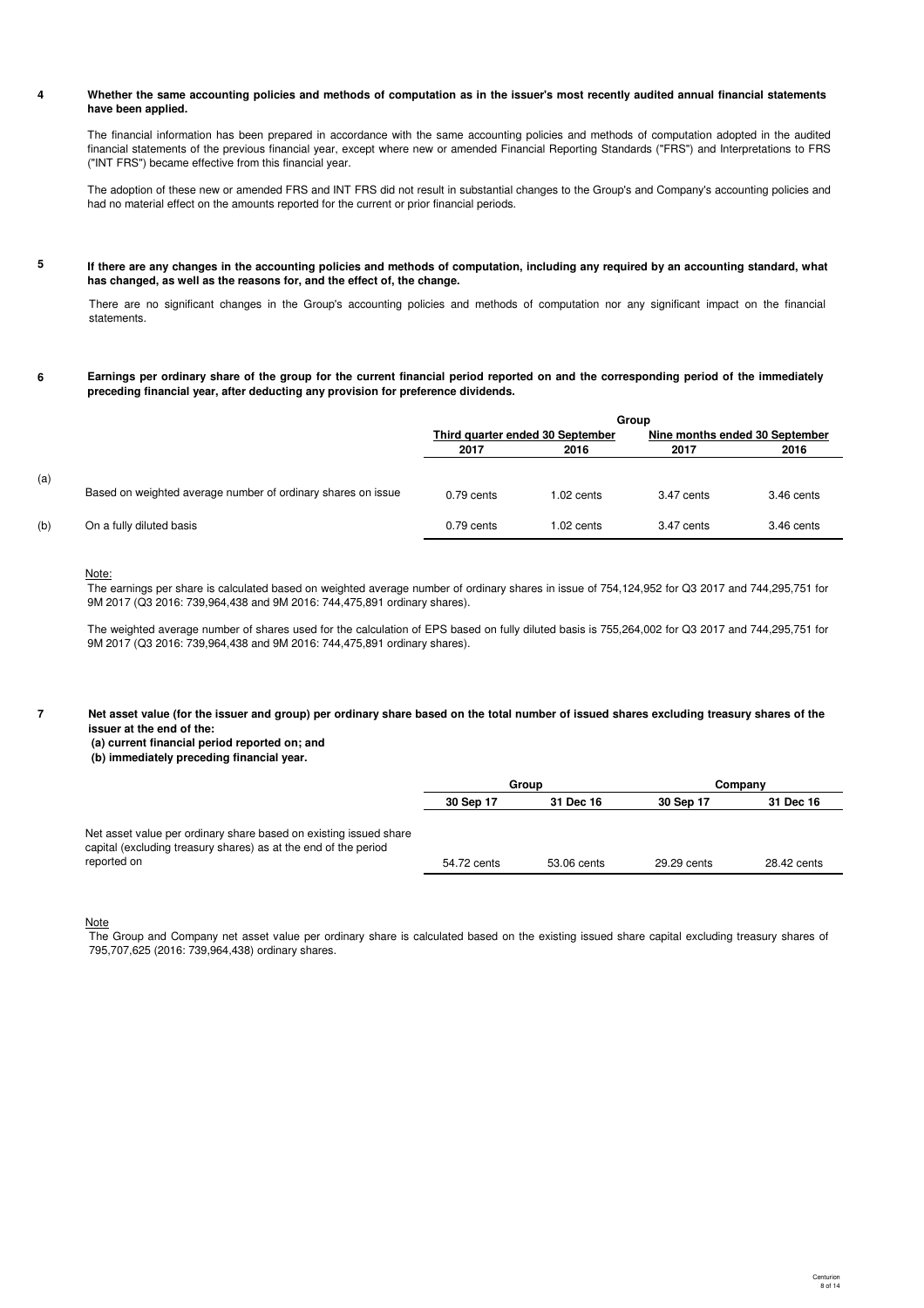### **8 Group Performance Review**

**A review of the performance of the group, to the extent necessary for a reasonable understanding of the group's business. It must include a discussion of the following:**

**(a) any significant factors that affected the turnover, costs, and earnings of the group for the current financial period reported on, including (where applicable) seasonal or cyclical factors; and**

**(b) any material factors that affected the cash flow, working capital, assets or liabilities of the group during the current financial period reported on.**

## **(a)(i) Third quarter review – Q3 FY2017 vs Q3 FY2016**

The Group's revenue for the quarter ended 30 September 2017 ("3Q 2017") rose by 15%, or S\$4.1 million, to S\$32.3 million year-on-year.

The double-digit growth was largely contributed by ASPRI-Westlite Papan, which obtained its temporary occupation permit ("TOP") in May 2016, and has since achieved an average occupancy of over 95% in 3Q 2017. In addition, Westlite Woodlands and the six operating workers accommodation assets in Malaysia reported stronger occupancy of 99% and 86%, respectively, which also contributed to the Group's revenue growth in 3Q 2017.

The Group's gross profit in 3Q 2017 increased 29%, from S\$16.9 million to S\$21.8 million year-on-year, in line with the increase in revenue, while cost of sales was slightly lower due to the reduced amortization from Westlite Tuas. Westlite Tuas's lease was expected to expire on 30 April 2017 and hence, the intangible assets on favourable lease in Westlite Tuas was substantiately amortized by 30 April 2017. The group benefited from the lease extension in generating additional revenue during the quarter without the need to recognize similar amounts of amortization expenses compared to the corresponding period.

Administrative expenses were higher by S\$1.9 million, mainly due to professional fees of S\$1.1 million incurred during 3Q 2017 in preparation of the proposed dual primary listing of its ordinary shares on the Main Board of the Stock Exchange of Hong Kong Limited ("SEHK"). No such cost was incurred in previous corresponding quarter ended 30 September 2016 ("3Q 2016"). Excluding this non-recurring cost in 3Q 2017, administrative expenses increased S\$0.8 million, in line with the Group's expanded business operations.

A fair valuation exercise was conducted by independent valuers on the Group's investment properties as at 30 September 2017, comprising workers and student accommodation assets for the purpose of the dual listing on the SEHK, and a net fair valuation loss of S\$1.5 million was recognised in 3Q 2017 which reverses partially the net fair valuation gain recognized in 1H 2017. No fair valuation exercise was done in 3Q 2016 as the Group's annual valuation exercises are done at the end of each financial year.

The income tax expense increased by S\$0.8 million mainly due to the higher profit for 3Q 2017, before accounting for fair value loss and dual listing expenses which are not tax deductible.

The net profit after tax derived from the Group's operations for 3Q 2017 was S\$7.4 million, a year-on-year increase of 4%, or S\$0.3 million.

Excluding one-off items in the form of fair value loss on investment properties, deferred tax arising from fair value gains and dual listing expense, the Group's profit from core business operations recorded a growth of 43% from S\$7.1 million in 3Q 2016 to S\$10.2 million in 3Q 2017.

The Group's net profit from core business operations attributable to equity holders of the Company increased by 17%, from S\$7.6 million in 3Q 2016 to S\$8.9 million in 3Q 2017, after accounting for the non-controlling interest proportion of the results of ASPRI-Westlite Papan, in which the Group has a 51% interest.

## **(a)(ii) Nine months 2017 review – 9M FY2017 vs 9M FY2016**

The Group registered an increase of 21% in revenue, from S\$85.5 million in the nine months ended 30 September 2016 ("9M 2016") to S\$103.5 million in the corresponding period in 2017 ("9M 2017").

The strong growth was largely attributed to the improved performance of the Group's worker accommodation assets in Singapore, particularly the newer workers accommodation assets such as Westlite Woodlands and ASPRI-Westlite Papan. The Group also recorded higher occupancy for its workers accommodation assets in Malaysia due to the relaxing of foreign workers hiring freeze, as well as contributions from its UK Braemar student accommodation assets which were acquired in 3Q 2016.

Gross profit for the Group in 9M 2017 improved by 29%, or S\$16.2 million, year-on-year on the back of the revenue growth from the expansion of the Group's accommodation business and reduced amortisation cost of Westlite Tuas.

Administrative costs increased by S\$5.5 million, largely due to the dual listing expenses of S\$4.2 million and Group's expanded business operations.

Share of the profit of associated companies reduced by S\$1.8 million in 9M 2017 mainly due to the fair value loss on investment property of Westlite Mandai.

For the purpose of the dual listing exercise, updated valuation of the Group's investment properties as of 30 September 2017 was performed by independent valuers, which resulted in a net fair valuation gain of S\$0.3 million recorded in 9M 2017 (9M 2016: nil).

Income tax expense increased by S\$4.8 million mainly due to the provision for deferred tax of S\$2.8 million, which arose from the cumulative fair valuation gains recognised for the Group's investment properties in Australia, China and Malaysia.

The net profit after tax derived from the Group's operations for 9M 2017 was S\$30.6 million, a year-on-year growth of 23%, or S\$5.7 million.

Excluding one-off items in the form of fair value gains on investment properties, deferred tax arising from the cumulative fair value gains and dual listing expenses, the net profit after tax derived from the Group's core business operations recorded a growth of 55%, or S\$13.8 million, from S\$24.9 million in 9M 2016 to S\$38.7 million in 9M 2017.

The Group's net profit from core business operations attributable to equity holders of the Company increased by 36%, from S\$25.8 million in 3Q 2016 to S\$35.0 million in 3Q 2017, after accounting for the non-controlling interest proportion of the results of ASPRI-Westlite Papan, in which the Group has a 51% interest.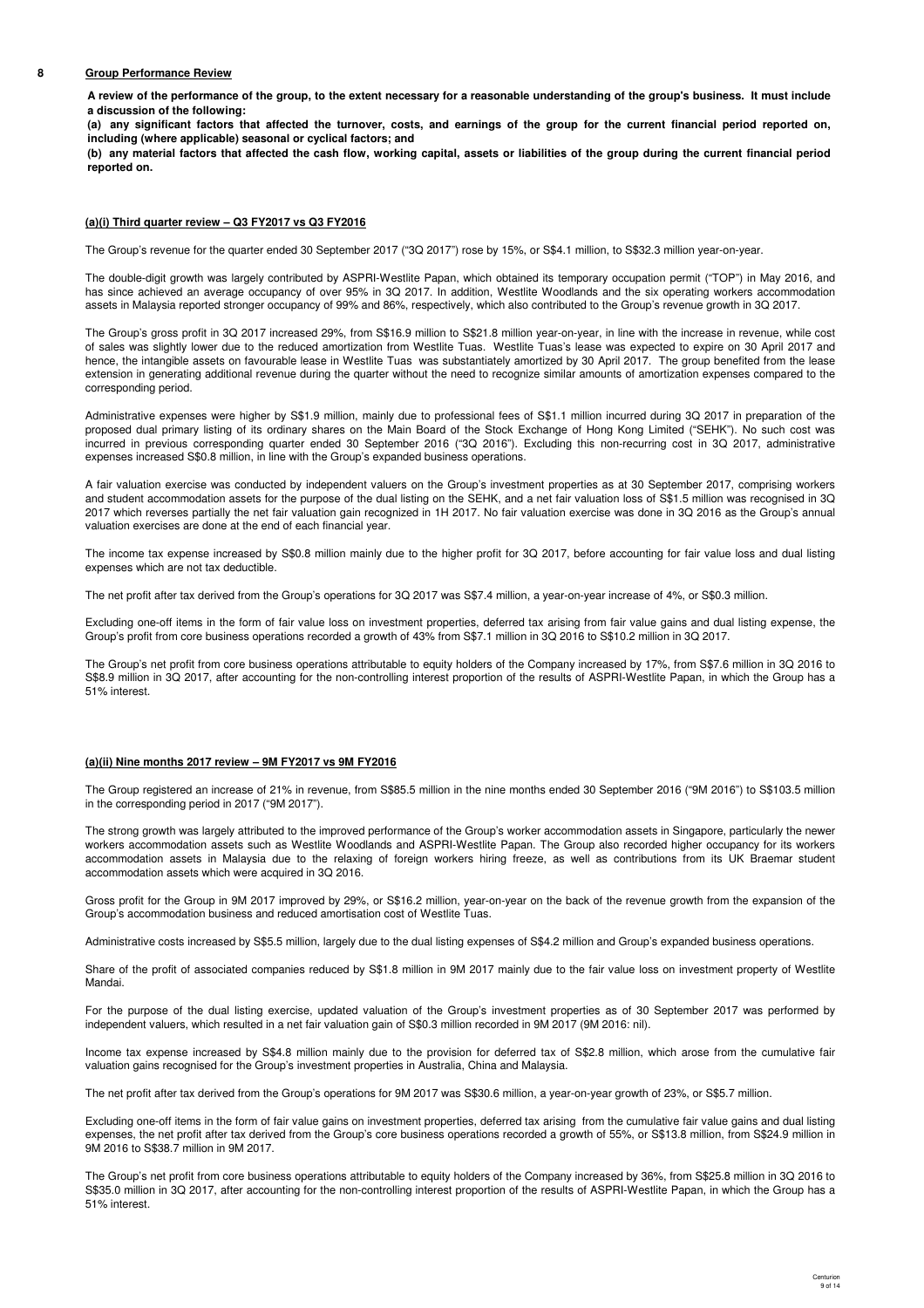## **(b)(i) Review of Group Balance Sheet**

### **Assets**

Cash and bank balances increased S\$19.1 million, largely due to net cash provided by operating activities of S\$55.5 million, of which S\$33.1 million and S\$3.9 million was used for investing and financing activities, respectively. Please refer to b(iii) review of the Group's cash flow statements for details.

Other assets (current) increased S\$7.3 million, mainly due to S\$6.1 million of deposits paid for the proposed acquisition of a portfolio of six student accommodation assets in the United States of America ("U.S.").

Available-for-sale financial assets increased S\$10.0 million mainly due to investments in corporate bonds during the period to enhance interest yields on the Group's unutilised cash.

Investment properties increased by S\$23.0 million, largely due to the investments, development and enhancement works for the Group's workers and student accommodation assets in Malaysia, Australia and United Kingdom ("UK").

### **Borrowings & Gearing**

The Group was in a net current liabilities position of S\$34.5 million due to the reclassification of the MTN of S\$65 million, which is maturing in July 2018, from long term borrowings to current liabilities. The Group currently has sufficient cash resources and banking facilities (both in aggregate of approximately S\$235.0 million) available to meet the financing needs of the maturing MTN and its current liabilities.

As at 30 September 2017, the Group's net gearing ratio was lower at 51%, as compared to 55% as at 31 December 2016, largely due to the proceeds from exercise of warrants.

The Group continued to generate stable and strong operating cash flow before working capital changes of S\$56.7 million, a 17% increase from S\$48.6 million in 9M 2016. The Group's interest cover of 4.2 times (or 6.2 times interest cover, excluding interest from the MTN) continues to be adequate and is within the Group's interest cover threshold. The Group's developmental and acquired operating assets are primarily funded through bank debt with a loan maturity profile averaging 11 years. With active debt and capital management policies in place, the Group continues to generate a net operating cash flow surplus of S\$13.4 million (earnings from core business operations before interest, tax, depreciation and amortisation after deducting income tax paid, interest and loan principal repayments) in 9M 2017.

The Group's balance sheet remains healthy and robust with S\$101.6 million cash and bank balances. To ensure sustainable growth in the long run, the Group will carefully balance between acquiring operating assets, which will contribute to the current income and investing in development projects for future growth.

### **Equity**

Share Capital increased S\$29.1 million in relation to the New Shares issued pursuant to warrants exercised.

### **(b)(ii) Review of Company Balance Sheet**

Trade and other receivables under current and non-current assets mainly relate to loan or advances given to subsidiaries.

Available-for-sale financial assets increased S\$10.0 million mainly due to investment in corporate bonds during the period to enhance interest income yields for its unutilised cash.

Borrowings increased by S\$21.2 million, largely due to the issue of S\$85 million MTN and offset against repayment of borrowings.

### **(b)(iii) Review of Cash Flow Statement**

In 9M 2017, the Group generated a positive cash flow of S\$56.7 million from operating activities before working capital changes.

During 9M 2017, cash of S\$33.1 million in investing activities was mainly used for the development, enhancement and acquisition of the Group's accommodation assets, in particular for dwell Adelaide, Westlite Bukit Minyak, RMIT Village and various assets in the UK, as well as the purchase of available-for-sale financial assets.

Net cash of S\$3.9 million was used in financing activities mainly due to proceeds from exercise of warrants S\$29.1 million, financing obtained largely from the MTN offset by the repayment of borrowings, interest paid and \$15.4 million dividends paid during the period. In addition, there was also purchase of treasury shares during the period.

As a result of the above activities, the Group recorded an increase in cash and cash equivalents of S\$18.6 million, and continues to maintain a healthy cash and cash equivalent balance of S\$99.1 million as at 30 September 2017.

## **Where a forecast, or a prospect statement has been previously disclosed to shareholders, any variance between it and the actual results.**

**9**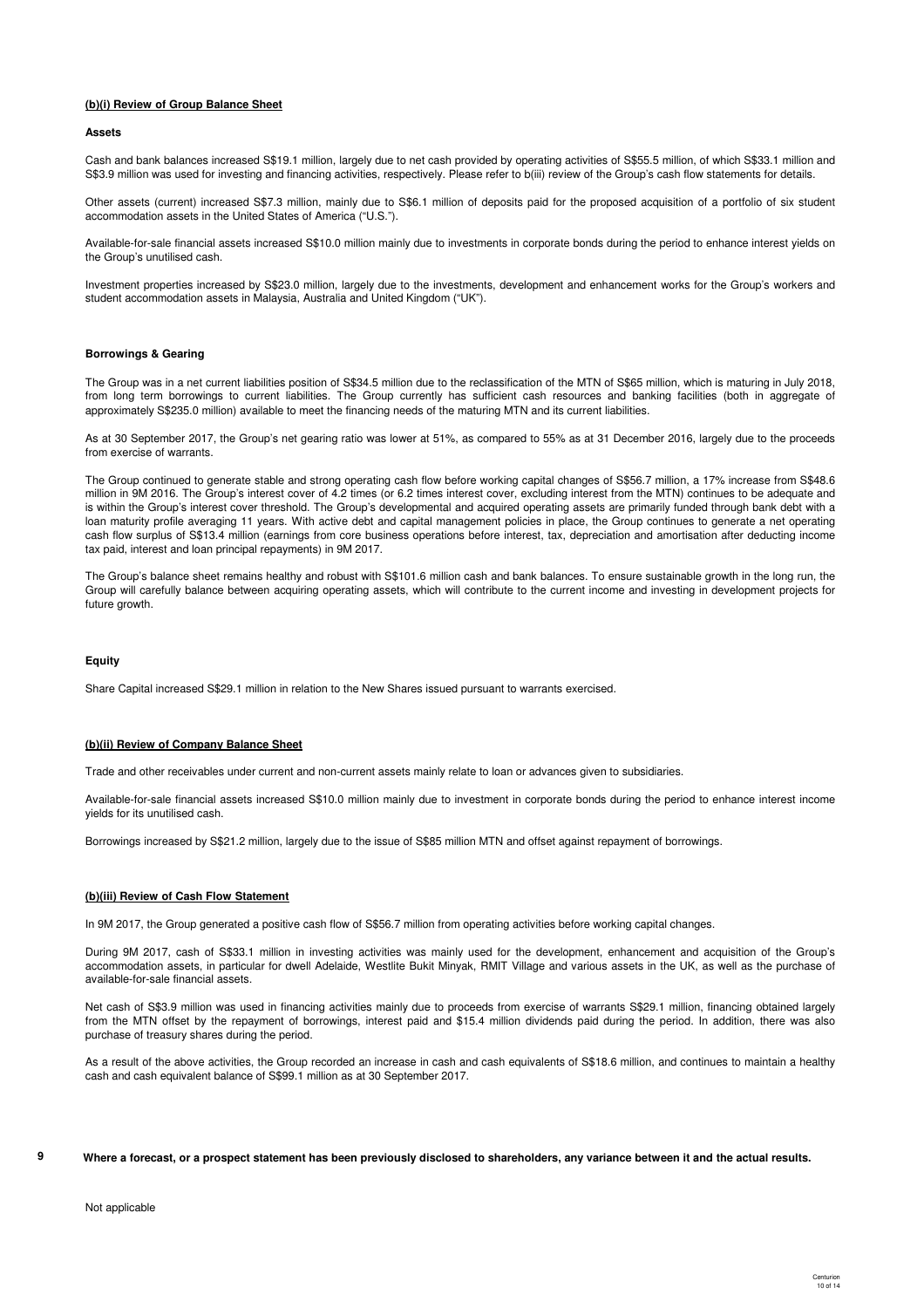**<sup>10</sup> A commentary at the date of the announcement of the significant trends and competitive conditions of the industry in which the group operates and any known factors or events that may affect the group in the next reporting period and the next 12 months.**

### **Accommodation Business**

As at 30 September 2017, the Group operated a diversified portfolio of 21 workers and student accommodation assets comprising approximately 61,600 beds across four countries.

## (a) Workers Accommodation

As at 30 September 2017, the Group had a total of 34,700 beds across five operating workers accommodation assets in Singapore, maintaining a healthy overall occupancy rate of approximately 92%.

The market demand for purpose-built workers accommodation ("PBWA") is expected to remain stable in the near term. In the first nine months of 2017, approximately 16,500 PBWA beds were removed from the market as their land leases had expired. In addition, the land leases for approximately 9,000 PBWA beds are also due to expire in 2017. Notwithstanding that some of these leases may be renewed or extended by the authorities, the overall market for PBWA is anticipated to remain healthy due to the continued shortage of an estimated 150,000 to 180,000 beds in the PBWA sector.

In the third quarter of 2017, the Singapore economy grew at the fastest pace since the first quarter of 2014, largely attributable to the manufacturing sector^1. The construction sector is expected to benefit from the government stimulus which includes S\$1.4 billion worth of public sector infrastructure projects brought forward in 2017-2019^2. The demand for low-skilled workers to fulfil the various projects will translate to a strong demand for foreign workers.

Given the quality and strategic location of Centurion's workers accommodation assets, coupled with the signs of improvement in the Singapore economy and stimulus to construction demand, the outlook for the Group's Singapore accommodation portfolio remains positive as the authorities continue to place emphasis on the proper treatment of foreign workers in Singapore, including the standards of their accommodation.

The Group announced on 1 November 2017 that the tenure for Westlite Tuas will expire on 30 January 2018, after the end of the 9-month extension of lease previously offered by the Ministry of National Development ("MND"). MND has not granted a further extension of the lease as the site is needed for redevelopment. As a result, the Group will no longer benefit from the additional revenue contribution from Westlite Tuas. The Group is in the process of shifting the residents at Westlite Tuas to the other workers accommodation owned by the Group, as well as to a pre-arranged workers accommodation nearby with available bed capacity. Concurrently, the Group is working with the Building and Construction Authority on the reinstatement and return of the land by 30 January 2018.

In Malaysia, as at 30 September 2017, the Group operated approximately 23,700 beds across six workers accommodation assets. The overall occupancy rate of the Group's PBWA assets in Malaysia experienced a healthy increase and is presently close to 90%. The increased occupancy rates is the result of the Group's ramped-up marketing efforts and the Malaysian government permitting the hiring of more foreign workers in the manufacturing sector.

As the occupancy rates for the Group's existing Malaysia assets continue to increase, the Group will continue to leverage on its first-mover advantage and established position to meet the long-term demand for PBWA beds in Malaysia.

Overall, the Group maintains a positive outlook on the demand for PBWA in Singapore and Malaysia in the near term, given the positive demand and supply dynamics and government actions that could potentially favour the sector in both countries.

## (b) Student Accommodation

As at 30 September 2017, the Group had a portfolio of 3,208 student accommodation beds across 10 purpose-built student accommodation ("PBSA") assets in the United Kingdom ("UK"), Australia and Singapore. The Group remains confident that the student accommodation sector will stay resilient and continue to perform well, given the strong demand and shortage of PBSA assets in key tertiary education hubs such as the United States, UK and Australia.

In the UK, the Group's eight student accommodation assets, which all operate under the dwell brand, continued to perform well with an overall occupancy rate of over 97% for the reporting quarter, compared to 95% in the second quarter ended 30 June 2017. The Group expects demand for its PBSA beds in the UK to remain strong, underpinned by the continued undersupply of PBSA beds and year-on-year increase in student acceptance by the UK universities.

As at 30 September 2017, RMIT Village achieved a healthy occupancy rate of close to 100% on 417 available beds, following the closure of 39 beds for its asset enhancement programme ("AEP"). In 2Q 2017, the Group launched an AEP for the development of a new wing in RMIT Village, which would add up to 160 new beds to the asset. The AEP is expected to be completed in the fourth quarter of 2018, and will cater to the student intake for the 2019 academic year. The Group's development project, dwell Adelaide, which was acquired in March 2017, is on track for its expected completion in the fourth quarter of 2018.

In Singapore, dwell Selegie's occupancy rate improved from the previous quarter to approximately 96% as at 30 September 2017, as the asset's attractive city location and accessibility to the various education institutions in the vicinity continues to be a draw for student residents.

In July and August 2017, Centurion announced plans to acquire up to 30% interest of a portfolio of six high quality student accommodation assets, totalling 2,140 beds across five states in the United States, for an aggregate purchase consideration of approximately US\$206 million (S\$283 million^3). The proposed acquisition is currently pending completion, which is expected to be in the fourth quarter of 2017.

The outlook for the Group's student accommodation assets remains positive, given the healthy occupancy rate of the Group's assets, the attractive locations of its PBSA assets, and the general strong demand and undersupply of PBSA beds of the markets that the Group operates in.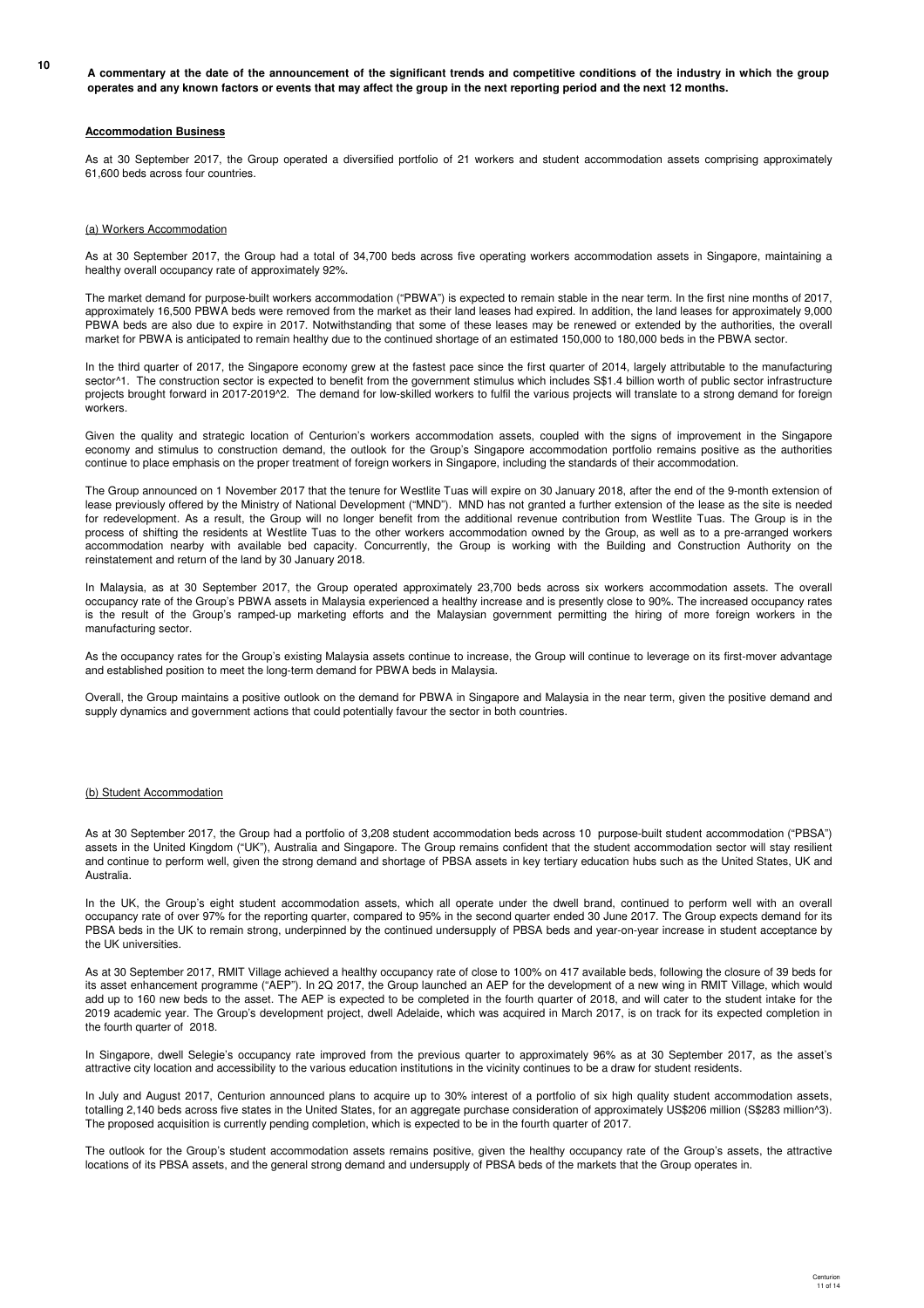## (c) Moving forward

The Group will continue to selectively explore opportunities to grow its accommodation business through targeted and strategic expansion in existing and new markets and joint ventures. The Group will also explore growth opportunities through asset light strategies, including establishing and providing investment, asset and property management services.

## (d) Corporate Action

On 27 June 2017, the Group announced that it has submitted an application to the Stock Exchange of Hong Kong Limited ("SEHK") for the listing and permission to deal in the Shares on the Main Board of the SEHK. This application follows an earlier announcement by the Group in April 2017 on the proposed dual listing of Centurion shares. The success of the proposed dual listing will be subject to prevailing market conditions and the Group will provide updates through announcements when there are major developments.

Remarks:

- ^1. Channel NewsAsia, 13 Oct 2017, "Strong manufacturing drives Singapore GDP growth to 4.6% in Q3"
- ^2. Based on speech by Minister of National Development Lawrence Wong on 28 Sep 2017
- ^3. Based on exchange rate of US\$1.00 : S\$1.3762

## **11 Dividend**

## **(a) Current Financial Period Reported On**

Any dividend declared for the current financial period reported on ?

None

## **(b) Corresponding Period of the Immediately Preceding Financial Year**

## Any dividend declared for the corresponding period of the immediately preceding financial year ?

None

### **(c) Date Payable**

Not applicable

# **(d) Book Closure Date**

Not applicable

**12 If no dividend has been declared / recommended, a statement to that effect.**

Not applicable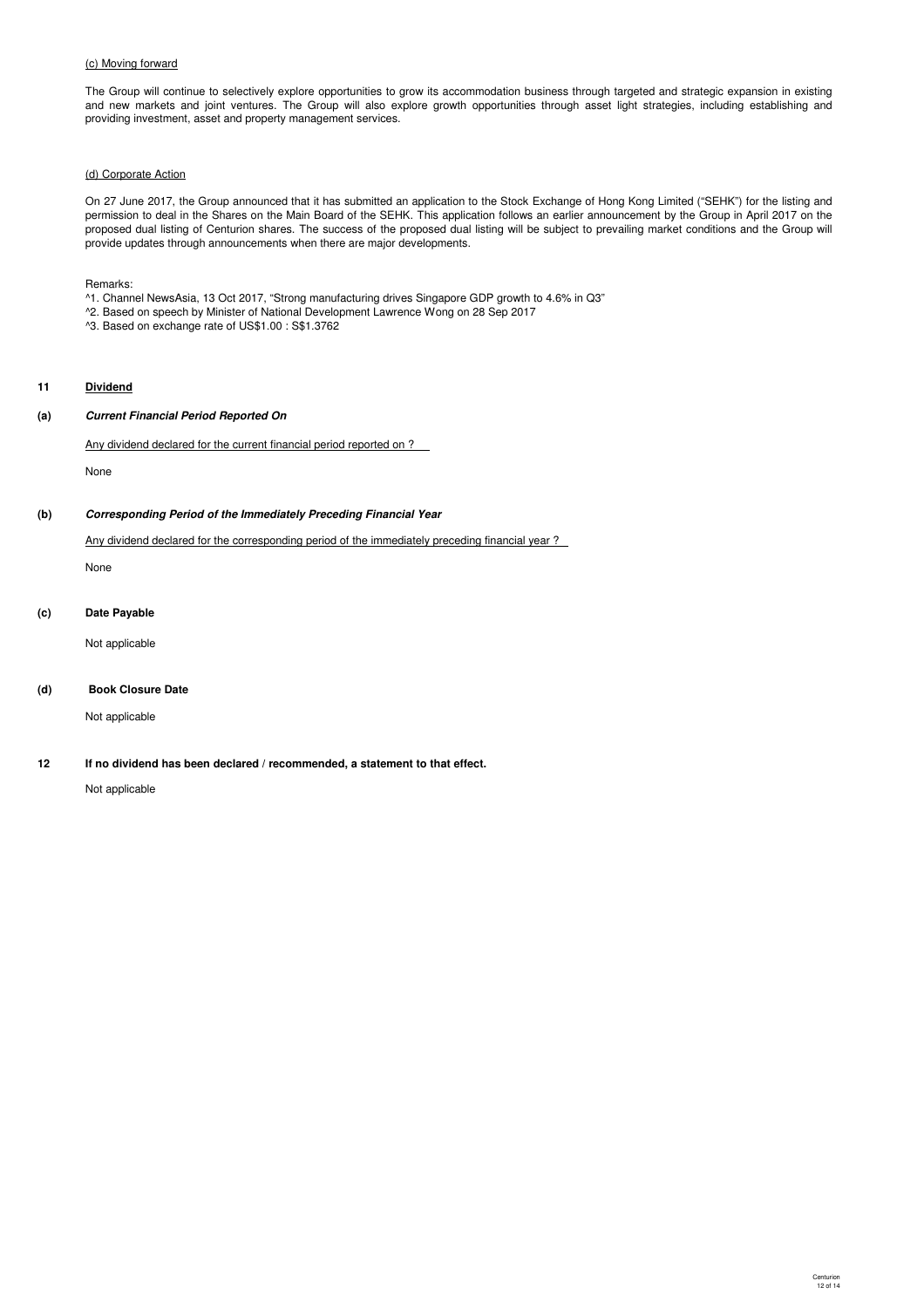## **PART II - ADDITIONAL INFORMATION REQUIRED FOR FULL YEAR ANNOUNCEMENT**

**13 Segmented revenue and results for business or geographical segments (of the group) in the form presented in the issuer's most recently audited annual financial statements, with comparative information for the immediately preceding year.**

Not applicable for quarter announcement.

**14 In the review of performance, the factors leading to any material changes in contributions to turnover and earnings by the business or geographical segments.**

As explained in note 8.

## **15 Sales and Profit Breakdown**

Not applicable for quarter announcement.

**16 A breakdown of the total annual dividend (in dollar value) for the issuer's latest full year and its previous full year**

Not applicable for quarter announcement.

## **17 Interested Person Transactions ("IPTs")**

The Company does not have a shareholders' mandate for interested person transactions.

**18 Disclosure of person occupying a managerial position in the issuer or any of its principal subsidiaries who is a relative of a director or chief executive officer or substantial shareholder of the issuer pursuant to Rule 704(13) in the format below. If there are no such persons, the issuer must make an appropriate negative statement.**

Not applicable for quarter announcement.